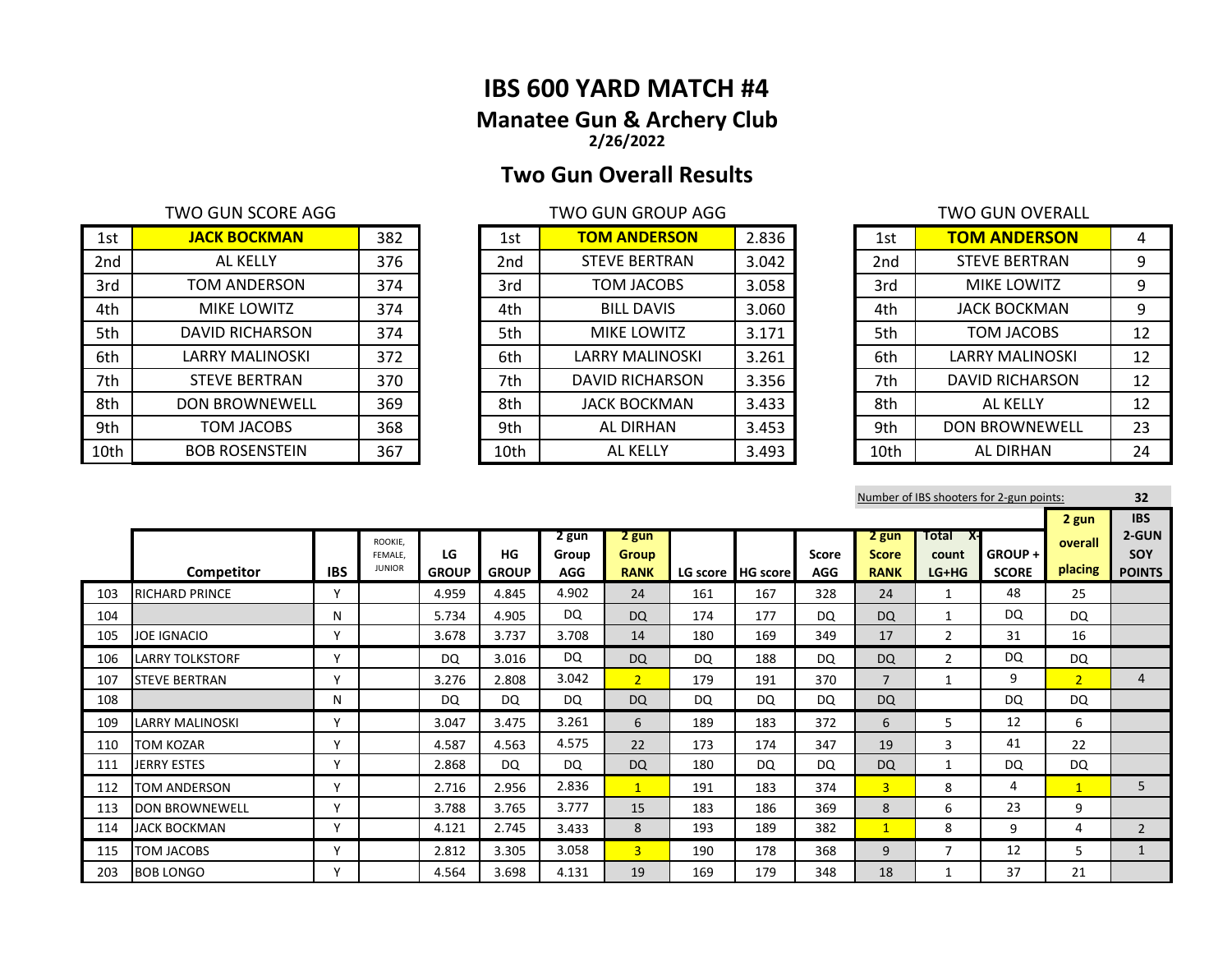|     |                           |            |                          |              |              |            |                |     |                   |              |                |                |              | 2 gun          | <b>IBS</b>     |
|-----|---------------------------|------------|--------------------------|--------------|--------------|------------|----------------|-----|-------------------|--------------|----------------|----------------|--------------|----------------|----------------|
|     |                           |            | ROOKIE,                  |              |              | 2 gun      | 2 gun          |     |                   |              | 2 gun          | Total<br>X-    |              | overall        | 2-GUN          |
|     |                           |            | FEMALE.<br><b>JUNIOR</b> | LG           | HG           | Group      | Group          |     |                   | <b>Score</b> | <b>Score</b>   | count          | GROUP+       | placing        | <b>SOY</b>     |
|     | Competitor                | <b>IBS</b> |                          | <b>GROUP</b> | <b>GROUP</b> | <b>AGG</b> | <b>RANK</b>    |     | LG score HG score | <b>AGG</b>   | <b>RANK</b>    | LG+HG          | <b>SCORE</b> |                | <b>POINTS</b>  |
| 204 | <b>JIM HOFFMAN</b>        | Y          |                          | 4.461        | DQ           | <b>DQ</b>  | <b>DQ</b>      | 176 | DQ                | DQ           | <b>DQ</b>      | 4              | DQ           | DQ             |                |
| 205 | <b>MIKE LOWITZ</b>        | Y          |                          | 2.774        | 3.568        | 3.171      | 5              | 191 | 183               | 374          | $\overline{4}$ | 6              | 9            | $\overline{3}$ | $\overline{3}$ |
| 206 | RICHARD MCNAMARA          | Y          |                          | DQ           | 4.306        | DQ         | <b>DQ</b>      | DQ  | 162               | DQ           | <b>DQ</b>      | $\mathbf{1}$   | DQ           | DQ             |                |
| 207 | <b>BOB ROSENSTEIN</b>     | Y          |                          | 4.129        | 3.533        | 3.831      | 16             | 183 | 184               | 367          | 10             | 4              | 26           | 11             |                |
| 208 |                           | N          |                          | DQ           | <b>DQ</b>    | DQ         | <b>DQ</b>      | DQ  | DQ                | DQ           | <b>DQ</b>      |                | DQ           | DQ             |                |
| 209 | AL BENARROCH              | Y          |                          | 3.798        | 4.180        | 3.989      | 17             | 184 | 176               | 360          | 11             | 3              | 28           | 13             |                |
| 210 | <b>DAVID ROSS</b>         | Y          |                          | 4.662        | 3.960        | 4.311      | 21             | 180 | 173               | 353          | 14             |                | 35           | 20             |                |
| 211 | <b>BILL DAVIS</b>         | Y          |                          | 3.014        | 3.106        | 3.060      | $\overline{4}$ | 96  | 176               | 272          | 25             | 1              | 29           | 14             |                |
| 212 | KEITH ARNDT               | Y          |                          | 3.958        | <b>DQ</b>    | DQ         | <b>DQ</b>      | 181 | DQ                | DQ           | <b>DQ</b>      | $\overline{2}$ | DQ           | DQ             |                |
| 213 | <b>MARK WYNN</b>          | Y          |                          | <b>DQ</b>    | <b>DQ</b>    | DQ         | DQ             | DQ  | DQ                | DQ           | <b>DQ</b>      |                | DQ           | <b>DQ</b>      |                |
| 214 | <b>DALE FIELDS</b>        | Y          |                          | 3.850        | <b>DQ</b>    | DQ         | <b>DQ</b>      | 176 | DQ                | DQ           | <b>DQ</b>      | 3              | DQ           | DQ             |                |
| 215 |                           | N          |                          | DQ           | DQ           | <b>DQ</b>  | <b>DQ</b>      | DQ  | DQ                | DQ           | <b>DQ</b>      | $\overline{2}$ | <b>DQ</b>    | <b>DQ</b>      |                |
| 303 | <b>AL DIRHAN</b>          | Y          |                          | 3.181        | 3.725        | 3.453      | 9              | 178 | 174               | 352          | 15             | $\overline{2}$ | 24           | 10             |                |
| 304 | LANE RICKMAN              | Y          |                          | 3.664        | 3.476        | 3.570      | 11             | 165 | 173               | 338          | 21             | 3              | 32           | 17             |                |
| 305 |                           | N          |                          | <b>DQ</b>    | <b>DQ</b>    | DQ         | <b>DQ</b>      | DQ  | DQ                | DQ           | <b>DQ</b>      |                | DQ           | <b>DQ</b>      |                |
| 306 | <b>ROYCE HEBERT</b>       | Y          | $\mathbf{I}$             | 5.970        | 3.971        | 4.971      | 25             | 162 | 173               | 335          | 22             | 3              | 47           | 24             |                |
| 307 | JERRY JARRETT             | Y          |                          | 3.635        | 4.623        | 4.129      | 18             | 181 | 179               | 360          | 12             | $\overline{2}$ | 30           | 15             |                |
| 308 | <b>MARK NIEZABITOWSKI</b> | Y          |                          | 3.257        | DQ           | DQ         | <b>DQ</b>      | 192 | DQ                | DQ           | DQ             | 8              | DQ           | <b>DQ</b>      |                |
| 309 | <b>DAVE MOMMAERTS</b>     | Y          |                          | 4.930        | 4.668        | 4.799      | 23             | 151 | 178               | 329          | 23             | 1              | 46           | 23             |                |
| 310 | JOHN GRANAURO             | Y          |                          | 3.870        | 3.505        | 3.687      | 13             | 186 | 158               | 344          | 20             | 3              | 33           | 18             |                |
| 311 | <b>DOUG BELL</b>          | Y          |                          | 3.282        | 4.994        | 4.138      | 20             | 175 | 178               | 353          | 13             | 5              | 33           | 19             |                |
| 312 | AL KELLY                  | Y          |                          | 3.172        | 3.814        | 3.493      | 10             | 189 | 187               | 376          | $\overline{2}$ | 5              | 12           | 8              |                |
| 313 | <b>DAVID RICHARSON</b>    | Y          |                          | 3.761        | 2.951        | 3.356      | $\overline{7}$ | 186 | 188               | 374          | 5              | 5              | 12           | $\overline{7}$ |                |
| 314 | <b>BARRY WILSON</b>       | Y          |                          | 3.396        | 3.879        | 3.638      | 12             | 176 | 173               | 349          | 16             | 5              | 28           | 12             |                |
| 315 | I0                        | N          |                          | DQ           | 3.208        | DQ         | <b>DQ</b>      | DQ  | 179               | DQ           | <b>DQ</b>      | $\mathbf{1}$   | DQ           | <b>DQ</b>      |                |
| 403 |                           | N          |                          | DQ           | DQ           | DQ         | DQ             | DQ  | DQ                | DQ           | <b>DQ</b>      |                | <b>DQ</b>    | DQ             |                |
| 404 |                           | N          |                          | DQ           | DQ           | <b>DQ</b>  | <b>DQ</b>      | DQ  | DQ                | DQ           | <b>DQ</b>      |                | DQ           | DQ             |                |
| 405 |                           | N          |                          | DQ           | DQ           | DQ         | <b>DQ</b>      | DQ  | DQ                | DQ           | <b>DQ</b>      |                | DQ           | DQ             |                |
| 406 |                           | N          |                          | DQ           | DQ           | DQ         | DQ             | DQ  | DQ                | DQ           | <b>DQ</b>      |                | DQ           | DQ             |                |
| 407 |                           | N          |                          | DQ           | DQ           | DQ         | DQ             | DQ  | DQ                | DQ           | <b>DQ</b>      |                | DQ           | DQ             |                |
| 408 |                           | N          |                          | DQ           | DQ           | DQ         | DQ             | DQ  | DQ                | DQ           | <b>DQ</b>      |                | DQ           | DQ             |                |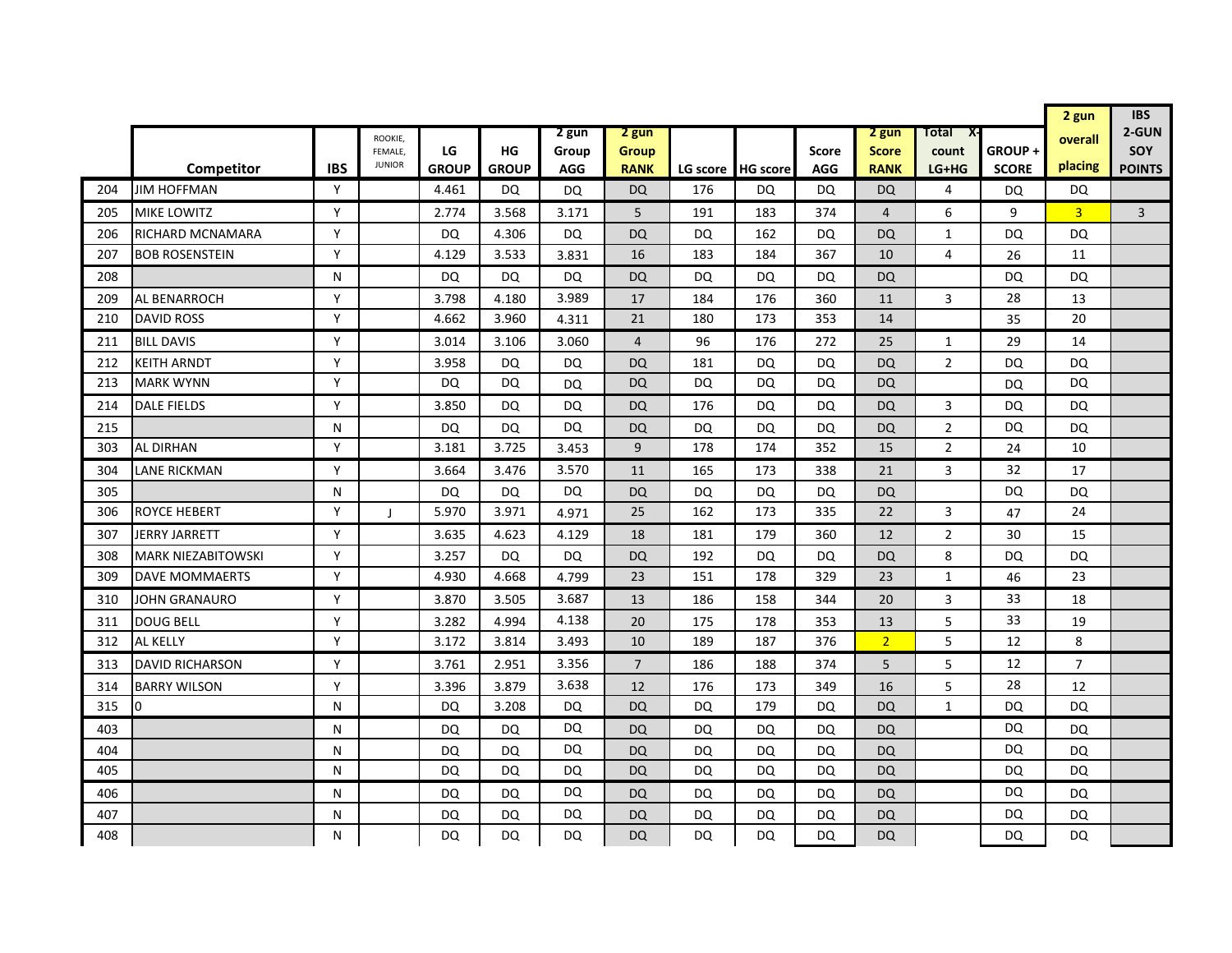# **IBS 600 YARD MATCH #4**

### **Manatee Gun & Archery Club 2/26/2022**

## **HEAVY GUN RESULTS**

|      | <b>HEAVY GUN SCORE AGG</b> |     |
|------|----------------------------|-----|
| 1ST  | <b>STEVE BERTRAN</b>       | 191 |
| 2ND  | <b>JACK BOCKMAN</b>        | 189 |
| 3RD  | <b>DAVID RICHARSON</b>     | 188 |
| 4TH  | <b>LARRY TOLKSTORF</b>     | 188 |
| 5TH  | AI KFIIY                   | 187 |
| 6TH  | <b>DON BROWNEWELL</b>      | 186 |
| 7TH  | <b>BOB ROSENSTEIN</b>      | 184 |
| 8TH  | <b>TOM ANDERSON</b>        | 183 |
| 9TH  | <b>LARRY MALINOSKI</b>     | 183 |
| 10TH | MIKE LOWITZ                | 183 |

|       | <b>HEAVY GUN GROUP AGG</b> |                 |     | <b>HEAVY GUN SCORE AGG</b> |      |
|-------|----------------------------|-----------------|-----|----------------------------|------|
| 2.745 | <b>JACK BOCKMAN</b>        | 1ST             | 191 | <b>STEVE BERTRAN</b>       | 1ST  |
| 2.808 | <b>STEVE BERTRAN</b>       | 2 <sub>nd</sub> | 189 | <b>JACK BOCKMAN</b>        | 2ND  |
| 2.951 | <b>DAVID RICHARSON</b>     | 3rd             | 188 | <b>DAVID RICHARSON</b>     | 3RD  |
| 2.956 | TOM ANDERSON               | 4th             | 188 | <b>LARRY TOLKSTORF</b>     | 4TH  |
| 3.016 | <b>LARRY TOLKSTORF</b>     | 5th             | 187 | AL KELLY                   | 5TH  |
| 3.106 | <b>BILL DAVIS</b>          | 6th             | 186 | <b>DON BROWNEWELL</b>      | 6TH  |
| 3.208 | MIKE ELLENSTEIN            | 7th             | 184 | <b>BOB ROSENSTEIN</b>      | 7TH  |
| 3.305 | TOM JACOBS                 | 8th             | 183 | TOM ANDERSON               | 8TH  |
| 3.475 | LARRY MALINOSKI            | 9th             | 183 | LARRY MALINOSKI            | 9TH  |
| 3.476 | LANE RICKMAN               | 10th            | 183 | <b>MIKE LOWITZ</b>         | 10TH |
|       |                            |                 |     |                            |      |

|     | <b>HEAVY GUN SINGLE TARGET HIGHEST SCORE</b> |                               |       |  |     | <b>HEAVY GUN SINGLE TARGET SMALLEST GROUP</b> |               |       | 12th | <b>DON BROWNEWELL</b>      |    |
|-----|----------------------------------------------|-------------------------------|-------|--|-----|-----------------------------------------------|---------------|-------|------|----------------------------|----|
| 1ST | <b>BOB ROSENSTEIN</b>                        | $\overline{\mathbf{r}}$<br>JU | 2.114 |  | 1ST | LANE RICKMAN                                  | <u>_</u><br>J | 1.651 | 13th | AL KELI                    |    |
| 2nd | FEVE BERTRAN                                 | 49                            | 2.012 |  | 2ND | <b>MIKE LOWITZ</b>                            | 46            | 719   |      |                            |    |
| 3rd | <b>MARK NIEZABITOWSKI</b>                    | 49                            | 2.465 |  | 3RD | JOE IGNACIO                                   | 44            | 1.892 |      | Number of HG IBS shooters: | 33 |

| <b>HEAVY GUN GROUP AGG</b>      |    |       |      | <b>HEAVY GUN OVERALL</b> |    |
|---------------------------------|----|-------|------|--------------------------|----|
| <b>JACK BOCKMAN</b>             |    | 2.745 | 1ST  | <b>JACK BOCKMAN</b>      | 3  |
| <b>STEVE BERTRAN</b>            |    | 2.808 | 2ND  | <b>STEVE BERTRAN</b>     | 3  |
| <b>DAVID RICHARSON</b>          |    | 2.951 | 3RD  | <b>DAVID RICHARSON</b>   | 6  |
| TOM ANDERSON                    |    | 2.956 | 4TH  | <b>LARRY TOLKSTORF</b>   | 9  |
| <b>LARRY TOLKSTORF</b>          |    | 3.016 | 5TH  | TOM ANDERSON             | 12 |
| <b>BILL DAVIS</b>               |    | 3.106 | 6TH  | MIKE ELLENSTEIN          | 18 |
| MIKE ELLENSTEIN                 |    | 3.208 | 7TH  | <b>LARRY MALINOSKI</b>   | 18 |
| TOM JACOBS                      |    | 3.305 | 8TH  | <b>BOB ROSENSTEIN</b>    | 19 |
| <b>LARRY MALINOSKI</b>          |    | 3.475 | 9TH  | TOM JACOBS               | 22 |
| <b>LANE RICKMAN</b>             |    | 3.476 | 10TH | <b>BILL DAVIS</b>        | 23 |
|                                 |    |       | 11th | <b>MIKE LOWITZ</b>       | 23 |
| UN SINGLE TARGET SMALLEST GROUP |    |       | 12th | <b>DON BROWNEWELL</b>    | 23 |
| LANE RICKMAN                    | 37 | 1.651 | 13th | AL KELLY                 | 23 |

#### Number of HG IBS shooters: 33

|                |                        |              | <b>RELAY</b> | ROOKIE,<br>FEMALE. |       |                           | <b>HG TARGET 1</b> |         |                | <b>HG TARGET 2</b> |          |                           | <b>HG TARGET 3</b> |           |              | <b>HG TARGET 4</b> | <b>SCORE</b> | <b>SCORE</b>   |                | <b>GROUP</b> | <b>GROUP</b> | <b>GROUP</b>   | <b>OVERALL</b> |                | <b>SOY Points</b> |                |                           |
|----------------|------------------------|--------------|--------------|--------------------|-------|---------------------------|--------------------|---------|----------------|--------------------|----------|---------------------------|--------------------|-----------|--------------|--------------------|--------------|----------------|----------------|--------------|--------------|----------------|----------------|----------------|-------------------|----------------|---------------------------|
|                | Competitor             | <b>IBSI</b>  | <b>BENCH</b> | <b>JUNIOR</b>      | Score | $\boldsymbol{\mathsf{X}}$ | Group              | Score X |                | Group              | Score    | $\boldsymbol{\mathsf{x}}$ | Group              | Score     | $\mathsf{X}$ | Group              | AGG          | <b>RANK</b>    | <b>TOTAL</b>   | AGG          | <b>RANK</b>  | SCORE)         | <b>PLACE</b>   |                |                   |                | Score Group Overall Total |
|                | <b>RICHARD PRINCE</b>  | Υ            | 103          |                    | 41    |                           | 5.081              | 43      |                | 3.390              | 42       |                           | 5.580              | 41        |              | 5.327              | 167          | 26             |                | 4.845        | 27           | 53             | 28             |                |                   |                |                           |
| $\overline{2}$ | VINCENT CARON          | N            | 104          |                    | 44    |                           | 4.392              | 41      |                | 5.233              | 49       |                           | 3.495              | 43        |              | 6.500              | 177          | <sub>DO</sub>  | $\mathbf{1}$   | 4.905        | DQ.          | <b>DQ</b>      | DQ             |                |                   |                |                           |
| 3              | <b>JOE IGNACIO</b>     | <b>V</b>     | 105          |                    | 40    |                           | 4.242              | 45      |                | 4.662              | 44       |                           | 1.892              | 40        |              | 4.152              | 169          | 25             |                | 3.737        | 16           | 41             | 20             |                |                   |                |                           |
|                | <b>LARRY TOLKSTORF</b> | v            | 106          |                    | 47    |                           | 3.239              | 45      |                | 2.892              | 48       |                           | 3.147              | 48        |              | 2.785              | 188          |                | 1              | 3.016        | 5            | 9              | $\overline{4}$ | $\overline{2}$ |                   | $\overline{2}$ |                           |
|                | <b>STEVE BERTRAN</b>   |              | 107          |                    | 49    |                           | 2.012              | 47      |                | 2.278              | 48       |                           | 3.499              | 47        |              | 3.444              | 191          |                | 1              | 2.808        |              | $\overline{3}$ | $\overline{2}$ | 5              |                   | Δ              | 13                        |
| 6              |                        | N            | 108          |                    |       |                           |                    |         |                |                    |          |                           |                    |           |              |                    | <b>DQ</b>    | <b>DQ</b>      |                | DQ.          | <b>DQ</b>    | <b>DQ</b>      | DQ             |                |                   |                |                           |
|                | <b>LARRY MALINOSKI</b> | Y            | 109          |                    | 47    |                           | 3.481              | 42      |                | 2.953              | 49       |                           | 3.495              | 45        |              | 3.972              | 183          | 9              | $\overline{2}$ | 3.475        | 9            | 18             | $\overline{ }$ |                |                   |                |                           |
| 8              | TOM KOZAR              |              | 110          |                    | 45    |                           | 2.947              | 43      |                | 4.393              | 41       |                           | 7.570              | 45        |              | 3.343              | 174          | 20             | 1              | 4.563        | 24           | 44             | 24             |                |                   |                |                           |
| 9              |                        | N            | 111          |                    |       |                           |                    |         |                |                    |          |                           |                    |           |              |                    | <b>DQ</b>    | <b>DQ</b>      |                | DQ           | DQ           | <b>DQ</b>      | DQ             |                |                   |                |                           |
| 10             | TOM ANDERSON           | Y            | 112          |                    | 47    |                           | 1.903              | 47      |                | 2.238              | 42       |                           | 4.298              | 47        |              | 3.384              | 183          | 8              |                | 2.956        |              | 12             | 5 <sup>1</sup> |                | $\overline{2}$    | $\mathbf{1}$   | 3                         |
| 11             | <b>DON BROWNEWELL</b>  |              | 113          |                    | 47    | $\overline{2}$            | 3.486              | 47      | $\overline{2}$ | 2.491              | 45       |                           | 4.262              | 47        |              | 4.820              | 186          | 6              | 5              | 3.765        | 17           | 23             | 12             |                |                   |                |                           |
| 12             | <b>JACK BOCKMAN</b>    | $\mathsf{v}$ | 114          |                    | 48    |                           | 2.427              | 47      |                | 2.438              | 47       |                           | 2.987              | 47        |              | 3.126              | 189          |                | $\overline{2}$ | 2.745        |              | $\overline{3}$ | $\mathbf{1}$   | $\overline{a}$ | 5                 | 5              | 14                        |
| 13             | TOM JACOBS             | Y            | 115          |                    | 46    |                           | 2.560              | 39      |                | 1.972              | 46       |                           | 4.866              | 47        |              | 3.821              | 178          | 14             | 2              | 3.305        | 8            | 22             | 9              |                |                   |                |                           |
| 14             | BOB LONGO              |              | 203          |                    | 45    |                           | 2.767              | 47      |                | 2.327              | 39       |                           | 5.262              | 48        |              | 4.437              | 179          | 12             | $\mathbf{1}$   | 3.698        | 14           | 26             | 14             |                |                   |                |                           |
| 15             | <b>JIM HOFFMAN</b>     | Y            | 204          |                    | 40    |                           | 2.961              | 45      |                | 4.775              | $\Omega$ |                           | 4.659              | <b>DQ</b> |              | <b>DQ</b>          | DQ           | DQ             |                | DQ           | DQ           | <b>DQ</b>      | DQ             |                |                   |                |                           |
| 16             | <b>MIKE LOWITZ</b>     | v            | 205          |                    | 46    |                           | 4.732              | 46      |                | 5.177              | 46       |                           | 1.719              | 45        |              | 2.645              | 183          | 10             | $\overline{2}$ | 3.568        | 13           | 23             | 11             |                |                   |                |                           |
| 17             | RICHARD MCNAMARA       |              | 206          |                    | 39    |                           | 2.705              | 38      |                | 5.899              | 39       |                           | 4.496              | 46        |              | 4.124              | 162          | 27             |                | 4.306        | 23           | 50             | 27             |                |                   |                |                           |
| 18             | <b>BOB ROSENSTEIN</b>  | $\mathbf v$  | 207          |                    | 48    |                           | 3.113              | 50      |                | 2.114              | 41       |                           | 5.228              | 45        |              | 3.677              | 184          | $\overline{ }$ | $\mathbf{1}$   | 3.533        | 12           | 19             | 8              |                |                   |                |                           |
| 19             |                        | N            | 208          |                    |       |                           |                    |         |                |                    |          |                           |                    |           |              |                    | DQ.          | DQ             |                | DQ           | DQ.          | <b>DQ</b>      | <b>DQ</b>      |                |                   |                |                           |
| 20             | AL BENARROCH           |              | 209          |                    | 49    | 1                         | 3.251              | 46      |                | 4.882              | 41       |                           | 5.885              | 40        |              | 2.700              | 176          | 18             | $\mathbf{1}$   | 4.180        | 22           | 40             | 19             |                |                   |                |                           |
| 21             | <b>DAVID ROSS</b>      |              | 210          |                    | 41    |                           | 3.018              | 45      |                | 3.506              | 44       |                           | 3.673              | 43        |              | 5.643              | 173          | 23             |                | 3.960        | 20           | 43             | 23             |                |                   |                |                           |
| 22             | <b>BILL DAVIS</b>      |              | 211          |                    | 41    |                           | 4.169              | 48      |                | 2.946              | 43       |                           | 3.084              | 44        |              | 2.225              | 176          | 17             |                | 3.106        | 6            | 23             | 10             |                |                   |                |                           |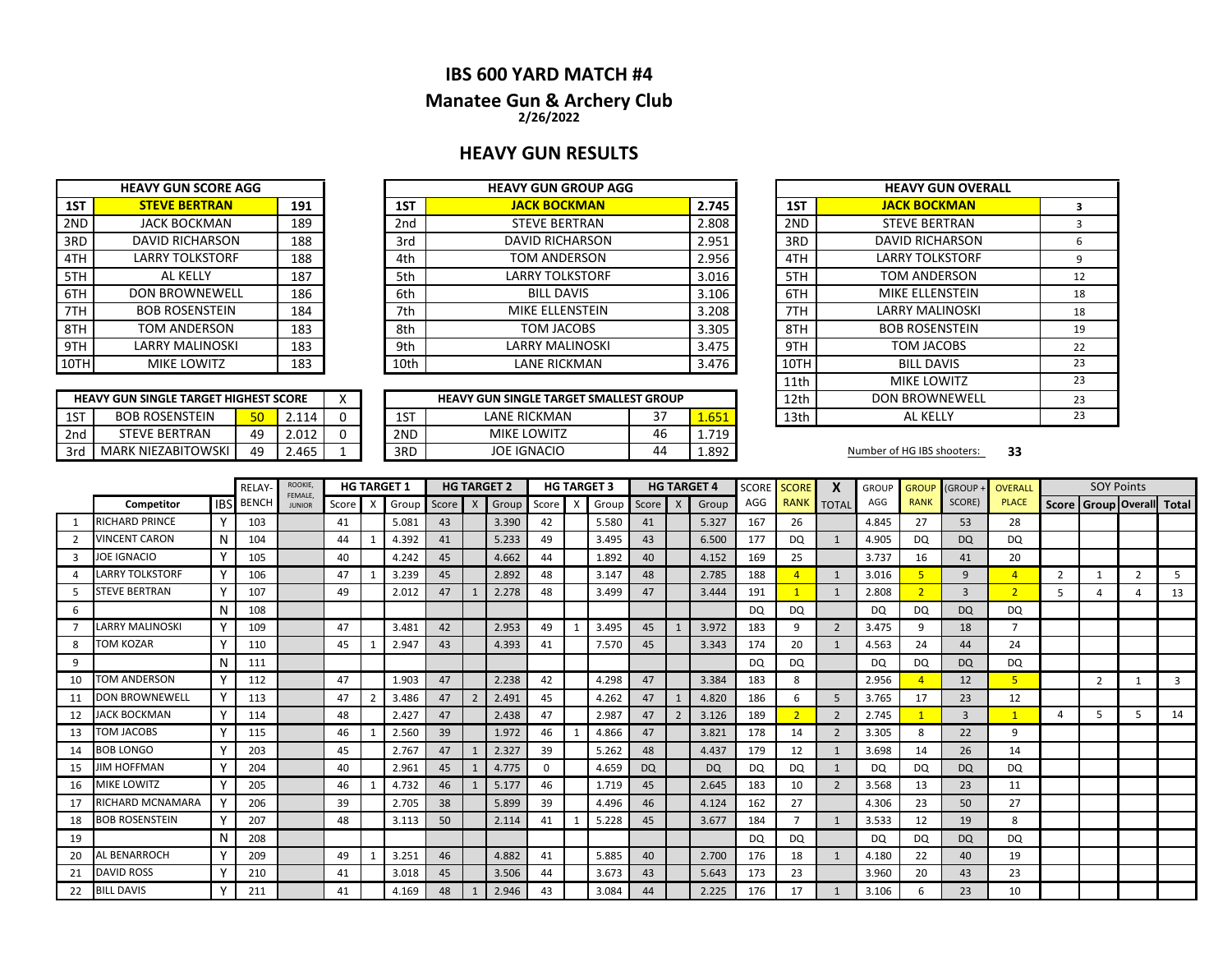|    |                        |          | RELAY-           | ROOKIE,<br>FEMALE, |           |              | <b>HG TARGET 1</b> |           | <b>HG TARGET 2</b>  |           | <b>HG TARGET 3</b> |           | <b>HG TARGET 4</b> | <b>SCORE</b> | <b>SCORE</b>   | $\boldsymbol{\mathsf{x}}$ | <b>GROUP</b> | <b>GROUP</b>   | (GROUP    | <b>OVERALL</b> |              | <b>SOY Points</b> |   |                                 |
|----|------------------------|----------|------------------|--------------------|-----------|--------------|--------------------|-----------|---------------------|-----------|--------------------|-----------|--------------------|--------------|----------------|---------------------------|--------------|----------------|-----------|----------------|--------------|-------------------|---|---------------------------------|
|    | Competitor             |          | <b>IBS</b> BENCH | <b>JUNIOR</b>      | Score     | $\mathsf{X}$ | Group              | Score X   | Group Score X Group |           |                    | Score X   | Group              | AGG          |                | RANK TOTAL                | AGG          | <b>RANK</b>    | SCORE)    | <b>PLACE</b>   |              |                   |   | Score   Group   Overall   Total |
| 23 | <b>KEITH ARNDT</b>     |          | 212              |                    | 35        |              | 4.864              | 43        | 5.540               | DQ        | DQ                 | 44        | 7.293              | DQ           | DQ             | $\mathbf{1}$              | DQ           | DQ             | DQ        | DQ             |              |                   |   |                                 |
| 24 | <b>MARK WYNN</b>       |          | 213              |                    | <b>DQ</b> |              | DQ                 | <b>DQ</b> | <b>DQ</b>           | <b>DQ</b> | <b>DQ</b>          | <b>DQ</b> | <b>DQ</b>          | DQ           | <b>DQ</b>      |                           | <b>DQ</b>    | DQ             | DQ        | <b>DQ</b>      |              |                   |   |                                 |
| 25 | <b>DALE FIELDS</b>     |          | 214              |                    | DQ        |              | <b>DQ</b>          | DQ        | <b>DQ</b>           | <b>DQ</b> | DQ                 | <b>DQ</b> | <b>DQ</b>          | DQ           | DQ             |                           | DQ           | DQ             | <b>DQ</b> | <b>DQ</b>      |              |                   |   |                                 |
| 26 | RYAN HEBERT            | N        | 215              |                    | 43        |              | 9.568              | 41        | 7.156               | DQ        | <b>DQ</b>          | DQ        | <b>DQ</b>          | DQ.          | DQ             | $\mathbf{1}$              | DQ           | <b>DQ</b>      | DQ        | DQ.            |              |                   |   |                                 |
| 27 | AL DIRHAN              |          | 303              |                    | 46        |              | 4.769              | 44        | 2.256               | 45        | 3.840              | 39        | 4.034              | 174          | 19             |                           | 3.725        | 15             | 34        | 16             |              |                   |   |                                 |
| 28 | <b>LANE RICKMAN</b>    | Y        | 304              |                    | 45        |              | 4.278              | 37        | 1.651               | 44        | 3.858              | 47        | 4.115              | 173          | 21             | 2                         | 3.476        | 10             | 31        | 15             |              |                   |   |                                 |
| 29 |                        | N        | 305              |                    |           |              |                    |           |                     |           |                    |           |                    | DQ           | DQ             |                           | DQ           | DQ             | <b>DQ</b> | <b>DQ</b>      |              |                   |   |                                 |
| 30 | ROYCE HEBERT           |          | 306              |                    | 43        |              | 4.555              | 39        | 2.834               | 48        | 3.907              | 43        | 4.589              | 173          | 24             | $\overline{2}$            | 3.971        | 21             | 45        | 26             |              |                   |   |                                 |
| 31 | <b>JERRY JARRETT</b>   |          | 307              |                    | 45        |              | 5.478              | 46        | 2.709               | 45        | 3.635              | 43        | 6.668              | 179          | 13             |                           | 4.623        | 25             | 38        | 17             |              |                   |   |                                 |
| 32 | MARK NIEZABITOWSKI     |          | 308              |                    | 48        |              | 2.185              | 49        | 2.465               | <b>DQ</b> | DQ                 | 48        | 2.655              | DQ           | DQ             | 5                         | DQ           | DQ             | <b>DQ</b> | DQ             |              |                   |   |                                 |
| 33 | DAVE MOMMAERTS         |          | 309              |                    | 40        |              | 7.163              | 46        | 3.610               | 46        | 4.102              | 46        | 3.798              | 178          | 15             | $\mathbf{1}$              | 4.668        | 26             | 41        | 22             |              |                   |   |                                 |
| 34 | JOHN GRANAURO          |          | 310              |                    | 40        |              | 2.613              | 42        | 3.420               | 38        | 4.232              | 38        | 3.756              | 158          | 28             |                           | 3.505        | 11             | 39        | 18             |              |                   |   |                                 |
| 35 | DOUG BELL              |          | 311              |                    | 42        |              | 5.468              | 46        | 4.936               | 45        | 4.709              | 45        | 4.862              | 178          | 16             | 1                         | 4.994        | 28             | 44        | 25             |              |                   |   |                                 |
| 36 | AL KELLY               |          | 312              |                    | 48        |              | 3.752              | 46        | 2.941               | 46        | 4.116              | 47        | 4.445              | 187          | 5              | $\overline{3}$            | 3.814        | 18             | 23        | 13             | $\mathbf{1}$ |                   |   |                                 |
| 37 | <b>DAVID RICHARSON</b> |          | 313              |                    | 45        | -1           | 2.110              | 46        | 2.516               | 49        | 3.523              | 48        | 3.655              | 188          | $\overline{3}$ | $\overline{3}$            | 2.951        | $\overline{3}$ | 6         | $\overline{3}$ | 3            | 3                 | 3 | 9                               |
| 38 | <b>BARRY WILSON</b>    | <b>Y</b> | 314              |                    | 46        |              | 3.052              | 34        | 4.418               | 45        | 5.520              | 48        | 2.527              | 173          | 22             | $\overline{2}$            | 3.879        | 19             | 41        | 21             |              |                   |   |                                 |
| 39 | MIKE ELLENSTEIN        | Y        | 315              |                    | 45        | $\mathbf{1}$ | 2.564              | 48        | 3.354               | 45        | 2.909              | 41        | 4.006              | 179          | 11             | 1                         | 3.208        | $\overline{ }$ | 18        | 6              |              |                   |   |                                 |
| 40 |                        | N        | 403              |                    |           |              |                    |           |                     |           |                    |           |                    | <b>DQ</b>    | DQ             |                           | DQ           | DQ             | <b>DQ</b> | DQ             |              |                   |   |                                 |
| 41 |                        | N        | 404              |                    |           |              |                    |           |                     |           |                    |           |                    | <b>DQ</b>    | DQ             |                           | DQ           | DQ.            | <b>DQ</b> | DQ             |              |                   |   |                                 |
| 42 |                        | N        | 405              |                    |           |              |                    |           |                     |           |                    |           |                    | DQ           | <b>DQ</b>      |                           | <b>DQ</b>    | DQ             | <b>DQ</b> | DQ             |              |                   |   |                                 |
| 43 |                        | N        | 406              |                    |           |              |                    |           |                     |           |                    |           |                    | DQ           | DQ             |                           | DQ           | DQ             | <b>DQ</b> | DQ             |              |                   |   |                                 |
| 44 |                        | N        | 407              |                    |           |              |                    |           |                     |           |                    |           |                    | DQ           | DQ             |                           | DQ           | DQ             | DQ.       | DQ             |              |                   |   |                                 |
| 45 |                        | N        | 408              |                    |           |              |                    |           |                     |           |                    |           |                    | DQ           | DQ             |                           | <b>DQ</b>    | DQ             | <b>DQ</b> | DQ             |              |                   |   |                                 |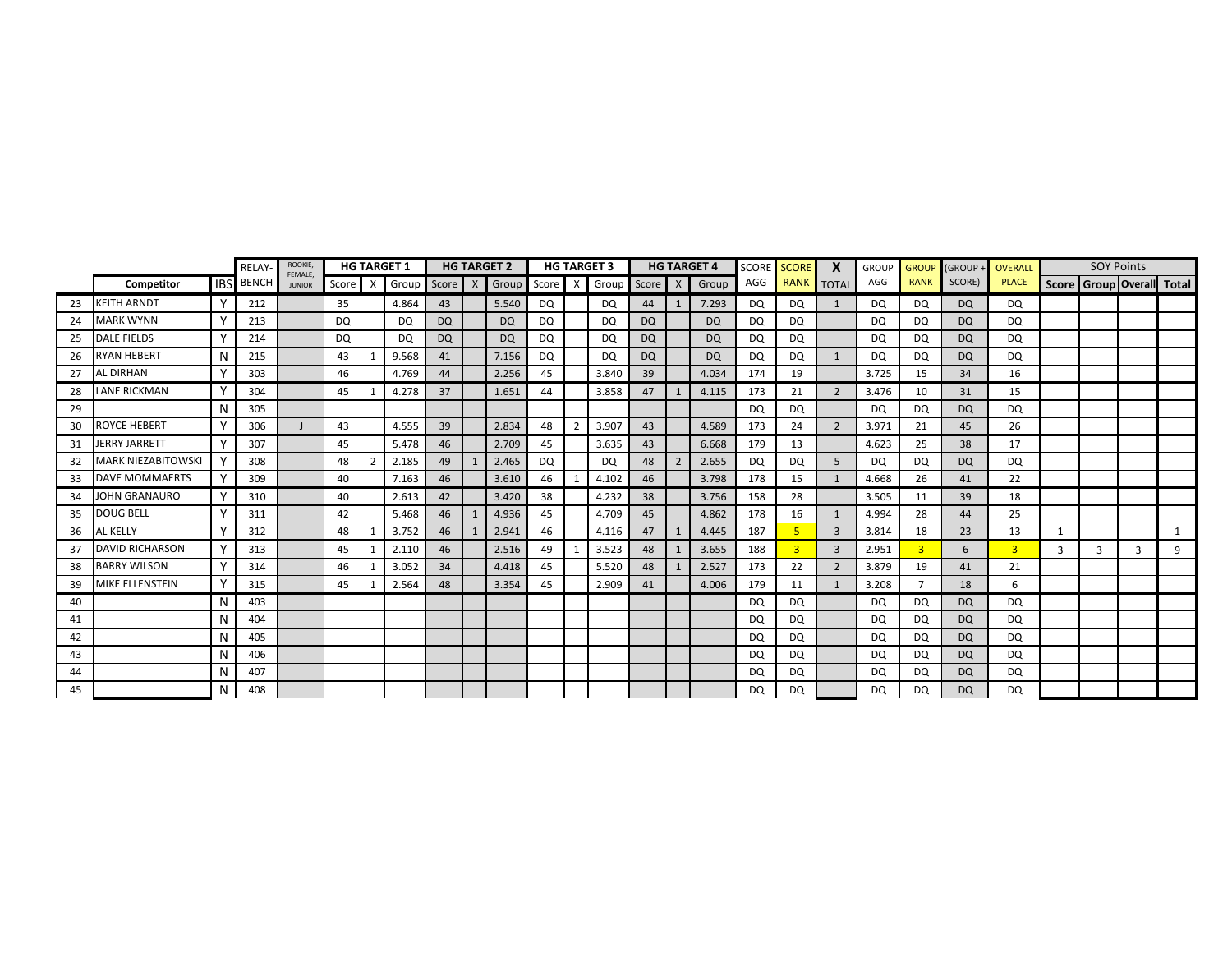# **IBS 600 YARD MATCH #4**

### **2/26/2022 Manatee Gun & Archery Club**

# **LIGHT GUN RESULTS**

|     | <b>LIGHT GUN SCORE AGG</b> |     |
|-----|----------------------------|-----|
| 1ST | <b>JACK BOCKMAN</b>        | 193 |
| 2ND | <b>MARK NIEZABITOWSKI</b>  | 192 |
| 3RD | <b>TOM ANDERSON</b>        | 191 |
| 4TH | <b>MIKE LOWITZ</b>         | 191 |
| 5TH | TOM JACOBS                 | 190 |
| 6TH | <b>LARRY MALINOSKI</b>     | 189 |
| 7TH | AL KELLY                   | 189 |
| 8TH | <b>DAVID RICHARSON</b>     | 186 |
| 9TH | <b>JOHN GRANAURO</b>       | 186 |
| 10T | AL BENARROCH               | 184 |

| LIGHT GUN SINGLE TARGET HIGHEST SCORE |                           |    |       |  |  |  |  |  |  |  |  |  |  |
|---------------------------------------|---------------------------|----|-------|--|--|--|--|--|--|--|--|--|--|
| 1ST                                   | TOM ANDERSON              | 50 | 0.822 |  |  |  |  |  |  |  |  |  |  |
| 2ND                                   | <b>MARK NIEZABITOWSKI</b> | 50 | 2.333 |  |  |  |  |  |  |  |  |  |  |
| 3RD                                   | DAVID RICHARSON           | 50 | 2.395 |  |  |  |  |  |  |  |  |  |  |

|      | LIGHT GUN SCORE AGG       |     |  |      | LIGHT GUN GROUP AGG       |       |      | LIGHT GUN OVE           |
|------|---------------------------|-----|--|------|---------------------------|-------|------|-------------------------|
| 1ST  | <b>JACK BOCKMAN</b>       | 193 |  |      | <b>TOM ANDERSON</b>       | 2.716 | 1ST  | <b>TOM ANDERSON</b>     |
| 2ND  | <b>MARK NIEZABITOWSKI</b> | 192 |  | 2nd  | MIKE LOWITZ               | 2.774 | 2ND  | MIKE LOWITZ             |
| 3RD  | TOM ANDERSON              | 191 |  | 3rd  | TOM JACOBS                | 2.812 | 3RD  | TOM JACOBS              |
| 4TH  | MIKE LOWITZ               | 191 |  | 4th  | <b>JERRY ESTES</b>        | 2.868 | 4TH  | <b>MARK NIEZABITOWS</b> |
| 5TH  | TOM JACOBS                | 190 |  | 5th  | <b>BILL DAVIS</b>         | 3.014 | 5TH  | <b>LARRY MALINOSKI</b>  |
| 6TH  | <b>LARRY MALINOSKI</b>    | 189 |  | 6th  | <b>LARRY MALINOSKI</b>    | 3.047 | 6TH  | AL KELLY                |
| 7TH  | AL KELLY                  | 189 |  | 7th  | AL KELLY                  | 3.172 | 7TH  | <b>JERRY ESTES</b>      |
| 8TH  | <b>DAVID RICHARSON</b>    | 186 |  | 8th  | AL DIRHAN                 | 3.181 | 8TH  | <b>JACK BOCKMAN</b>     |
| 9TH  | <b>JOHN GRANAURO</b>      | 186 |  | 9th  | <b>MARK NIEZABITOWSKI</b> | 3.257 | 9TH  | <b>DAVID RICHARSON</b>  |
| 10TH | AL BENARROCH              | 184 |  | 10th | <b>STEVE BERTRAN</b>      | 3.276 | 10TH | <b>JERRY JARRETT</b>    |

|     | LIGHT GUN SINGLE TARGET HIGHEST SCORE |     |                | $\lambda$ |                 | LIGHT GUN SINGLE TARGET SMALLEST GROUP |           |                 | 12th | <b>STEVE BERTRAN</b>       |    |
|-----|---------------------------------------|-----|----------------|-----------|-----------------|----------------------------------------|-----------|-----------------|------|----------------------------|----|
| 1ST | <b>TOM ANDERSON</b>                   | 50. | 0.822          |           | 1ST             | <b>TOM ANDERSON</b>                    | ΞO.<br>טע | $\sim$<br>u.ozz | 13th | <b>DON BROWNEWELL</b>      |    |
| 2ND | <b>MARK NIEZABITOWSKI</b>             | 50  | ろろろ<br>د د     |           | 2 <sub>nd</sub> | <b>JIM HOFFMAN</b>                     | 48        | 1.85            |      |                            |    |
| 3RD | <b>DAVID RICHARSON</b>                | 50  | 395<br>ر رو. ے |           | 3rd             | TOM JACOBS                             | 49        | 1.925           |      | Number of LG IBS shooters: | 33 |

| <b>LIGHT GUN GROUP AGG</b>     |             |      | <b>LIGHT GUN OVERALL</b>  |    |
|--------------------------------|-------------|------|---------------------------|----|
| <b>TOM ANDERSON</b>            | 2.716       | 1ST  | <b>TOM ANDERSON</b>       | 4  |
| <b>MIKE LOWITZ</b>             | 2.774       | 2ND  | <b>MIKE LOWITZ</b>        | 6  |
| TOM JACOBS                     | 2.812       | 3RD  | TOM JACOBS                | 8  |
| <b>JERRY ESTES</b>             | 2.868       | 4TH  | <b>MARK NIEZABITOWSKI</b> | 11 |
| <b>BILL DAVIS</b>              | 3.014       | 5TH  | <b>LARRY MALINOSKI</b>    | 12 |
| <b>LARRY MALINOSKI</b>         | 3.047       | 6TH  | AL KELLY                  | 14 |
| <b>AL KELLY</b>                | 3.172       | 7TH  | <b>JERRY ESTES</b>        | 19 |
| AL DIRHAN                      | 3.181       | 8TH  | <b>JACK BOCKMAN</b>       | 23 |
| <b>MARK NIEZABITOWSKI</b>      | 3.257       | 9TH  | <b>DAVID RICHARSON</b>    | 24 |
| <b>STEVE BERTRAN</b>           | 3.276       | 10TH | <b>JERRY JARRETT</b>      | 26 |
|                                |             | 11th | <b>AL DIRHAN</b>          | 27 |
| N SINGLE TARGET SMALLEST GROUP |             | 12th | <b>STEVE BERTRAN</b>      | 28 |
| <b>DM ANDERSON</b>             | 50<br>0.822 | 13th | <b>DON BROWNEWELL</b>     | 28 |

|              |                         |            | <b>RFIAY</b> | ROOKIE,<br><b>FEMALE</b> |       |                           | <b>LG TARGET 1</b> |           |                | <b>LG TARGET 2</b> |    |              | <b>LG TARGET 3</b> |           |                | <b>LG TARGET 4</b> | <b>SCORE</b> | <b>SCORE</b>   | X               | <b>GROUP</b> | <b>GROUP</b>   | <b>(GROUP</b> | <b>OVERALL</b> |                | <b>SOY Points</b>         |   |                |
|--------------|-------------------------|------------|--------------|--------------------------|-------|---------------------------|--------------------|-----------|----------------|--------------------|----|--------------|--------------------|-----------|----------------|--------------------|--------------|----------------|-----------------|--------------|----------------|---------------|----------------|----------------|---------------------------|---|----------------|
|              | Competitor              | <b>IBS</b> | <b>BENCH</b> | <b>JUNIOR</b>            | Score | $\boldsymbol{\mathsf{x}}$ | Group              | Score     | X              | Group Score        |    | $\mathsf{x}$ | Group              | Score     | $\mathsf{X}$   | Group              | AGG          | <b>RANK</b>    | <b>TOTAL</b>    | AGG          | <b>RANK</b>    | SCORE)        | <b>PLACE</b>   |                | Score Group Overall Total |   |                |
|              | <b>RICHARD PRINCE</b>   |            | 103          |                          | 39    |                           | 4.396              | 40        |                | 3.960              | 37 |              | 7.528              | 45        |                | 3.952              | 161          | 28             |                 | 4.959        | 29             | 57            | 29             |                |                           |   |                |
|              | <b>VINCENT CARON</b>    | N          | 104          |                          | 45    |                           | 6.287              | 46        |                | 3.636              | 39 |              | 5.789              | 44        |                | 7.224              | 174          | DQ             |                 | 5.734        | DQ             | <b>DQ</b>     | DQ             |                |                           |   |                |
| $\mathbf{R}$ | <b>JOE IGNACIO</b>      |            | 105          |                          | 47    |                           | 3.502              | 45        |                | 2.578              | 44 |              | 3.590              | 44        |                | 5.043              | 180          | 16             | $\overline{2}$  | 3.678        | 15             | 31            | 16             |                |                           |   |                |
|              | <b>LARRY TOLKSTORF</b>  |            | 106          |                          | 35    |                           | 3.606              | <b>DQ</b> |                | <b>DQ</b>          | 46 |              | 3.883              | 39        |                | 2.817              | <b>DQ</b>    | DQ             |                 | DQ           | DQ             | <b>DQ</b>     | DQ             |                |                           |   |                |
|              | <b>STEVE BERTRAN</b>    |            | 107          |                          | 45    |                           | 4.511              | 46        |                | 2.911              | 43 |              | 3.233              | 45        |                | 2.449              | 179          | 18             |                 | 3.276        | 10             | 28            | 12             |                |                           |   |                |
| 6            |                         | N          | 108          |                          |       |                           |                    |           |                |                    |    |              |                    |           |                |                    | <b>DQ</b>    | DQ             |                 | <b>DQ</b>    | <b>DQ</b>      | <b>DQ</b>     | <b>DQ</b>      |                |                           |   |                |
|              | <b>ARRY MALINOSKI</b>   |            | 109          |                          | 49    |                           | 2.419              | 49        | $\overline{2}$ | 2.370              | 47 |              | 4.944              | 44        |                | 2.453              | 189          | 6              | 3               | 3.047        | 6              | 12            | 5 <sup>1</sup> |                |                           |   |                |
| 8            | <b>TOM KOZAR</b>        |            | 110          |                          | 47    |                           | 3.083              | 44        |                | 4.473              | 44 |              | 4.726              | 38        |                | 6.067              | 173          | 24             | $\overline{2}$  | 4.587        | 26             | 50            | 27             |                |                           |   |                |
| q            | <b>JERRY ESTES</b>      |            | 111          |                          | 45    |                           | 3.022              | 45        |                | 2.385              | 45 |              | 2.797              | 45        |                | 3.267              | 180          | 15             |                 | 2.868        |                | 19            | $\overline{ }$ |                | $\overline{2}$            |   | $\overline{2}$ |
| 10           | <b>TOM ANDERSON</b>     |            | 112          |                          | 49    |                           | 3.213              | 49        | $\overline{2}$ | 2.831              | 43 |              | 3.997              | 50        | -5             | 0.822              | 191          | $\overline{3}$ | 8               | 2.716        |                | $\Delta$      |                | 3              | 5                         | 5 | 13             |
|              | <b>DON BROWNEWELL</b>   |            | 113          |                          | 46    |                           | 4.071              | 47        |                | 4.344              | 48 |              | 3.340              | 42        |                | 3.398              | 183          | 11             |                 | 3.788        | 17             | 28            | 13             |                |                           |   |                |
| 12           | <b>JACK BOCKMAN</b>     |            | 114          |                          | 50    |                           | 2.443              | 49        |                | 3.731              | 48 |              | 3.227              | 46        |                | 7.083              | 193          |                | $6\overline{6}$ | 4.121        | 22             | 23            | 8              | 5              |                           |   | 5              |
| 13           | TOM JACOBS              |            | 115          |                          | 49    |                           | 1.925              | 46        | $\overline{2}$ | 2.899              | 47 |              | 3.069              | 48        | $\overline{2}$ | 3.355              | 190          | -5             | 5               | 2.812        | $\overline{3}$ | 8             | $\overline{3}$ | -1             | 3                         | 3 |                |
| 14           | <b>BOB LONGO</b>        |            | 203          |                          | 39    |                           | 5.549              | 42        |                | 4.835              | 43 |              | 3.381              | 45        |                | 4.491              | 169          | 25             |                 | 4.564        | 25             | 50            | 26             |                |                           |   |                |
| 15           | <b>JIM HOFFMAN</b>      |            | 204          |                          | 42    |                           | 5.934              | 48        | $\overline{3}$ | 1.850              | 44 |              | 4.333              | 42        |                | 5.727              | 176          | 22             | 3               | 4.461        | 24             | 46            | 25             |                |                           |   |                |
| 16           | <b>MIKE LOWITZ</b>      |            | 205          |                          | 47    |                           | 2.664              | 48        | $\overline{2}$ | 2.787              | 48 |              | 2.819              | 48        |                | 2.825              | 191          |                | $\overline{4}$  | 2.774        | $\overline{2}$ | 6             | 2 <sup>1</sup> | $\overline{2}$ | 4                         |   | 10             |
| 17           | <b>RICHARD MCNAMARA</b> |            | 206          |                          | 42    |                           | 4.255              | 42        |                | 6.041              | 40 |              | 9.849              | <b>DQ</b> |                | <b>DQ</b>          | <b>DQ</b>    | DQ             |                 | DQ           | DQ             | <b>DQ</b>     | DQ             |                |                           |   |                |
| 18           | <b>BOB ROSENSTEIN</b>   |            | 207          |                          | 46    |                           | 4.879              | 46        | $\overline{2}$ | 3.058              | 46 |              | 4.903              | 45        |                | 3.677              | 183          | 12             | $\overline{3}$  | 4.129        | 23             | 35            | 21             |                |                           |   |                |
| 19           |                         |            | 208          |                          |       |                           |                    |           |                |                    |    |              |                    |           |                |                    | DQ           | DQ             |                 | DQ           | DQ             | <b>DQ</b>     | DQ             |                |                           |   |                |
| 20           | AL BENARROCH            |            | 209          |                          | 48    |                           | 3.593              | 46        |                | 4.819              | 47 |              | 2.636              | 43        |                | 4.144              | 184          | 10             | $\overline{2}$  | 3.798        | 18             | 28            | 14             |                |                           |   |                |
| 21           | <b>DAVID ROSS</b>       |            | 210          |                          | 45    |                           | 5.647              | 47        |                | 3.871              | 43 |              | 6.069              | 45        |                | 3.059              | 180          | 17             |                 | 4.662        | 27             | 44            | 24             |                |                           |   |                |
| 22           | <b>BILL DAVIS</b>       |            | 211          |                          | 33    |                           | 2.352              | 23        |                | 3.876              | 40 |              | 2.947              |           |                | 2.880              | 96           | 30             |                 | 3.014        |                | 35            | 19             |                |                           |   |                |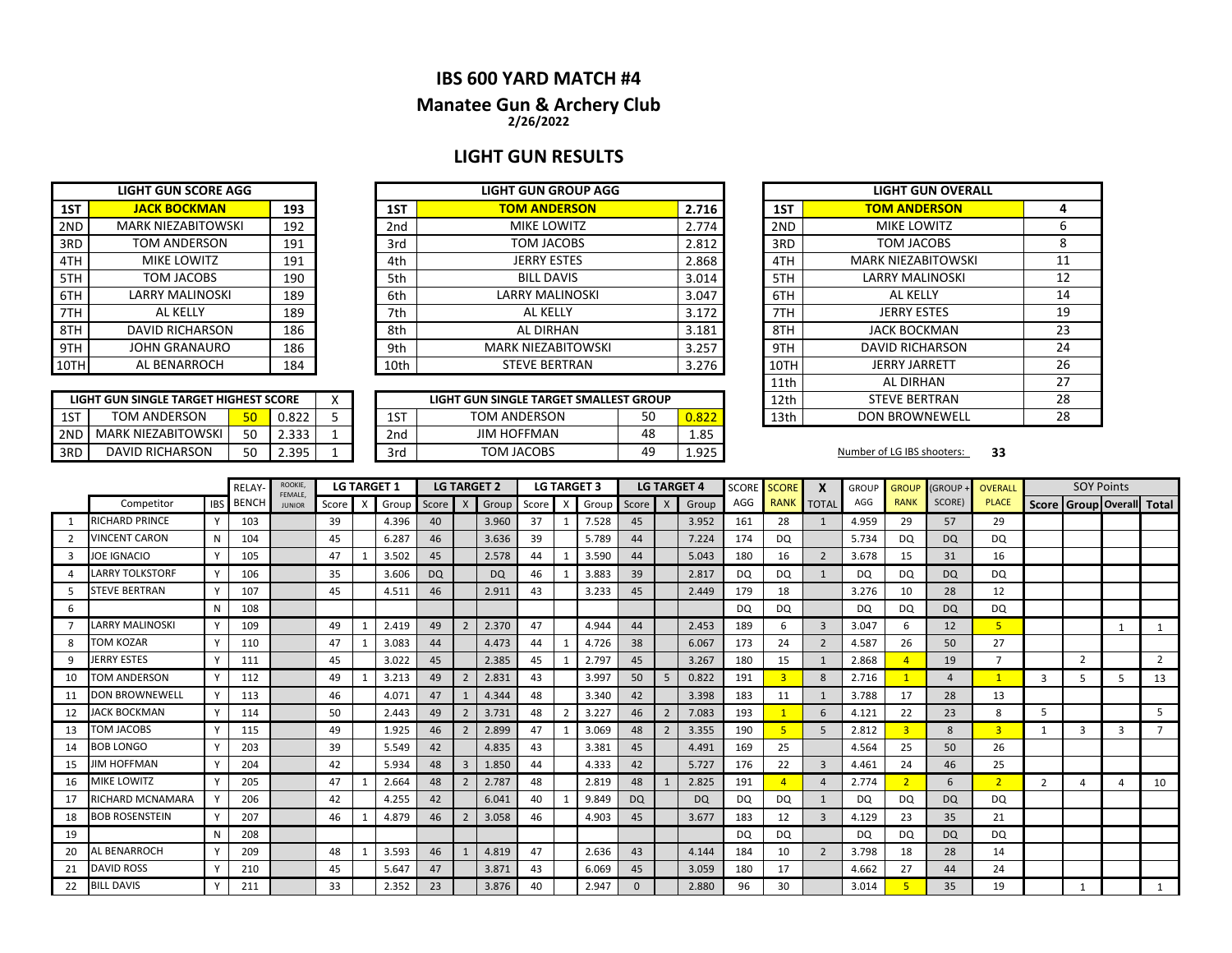|    |                           |            | RELAY        | <b>ROOKIE</b><br>FEMALE. |       |                | <b>LG TARGET 1</b> |           |                | <b>LG TARGET 2</b> |    |              | <b>LG TARGET 3</b> |           |                | <b>LG TARGET 4</b> | <b>SCORE</b> | <b>SCORE</b>   | X                        | <b>GROUP</b> | <b>GROUP</b> | (GROUP -  | OVERALL        |   | <b>SOY Points</b> |                |                           |
|----|---------------------------|------------|--------------|--------------------------|-------|----------------|--------------------|-----------|----------------|--------------------|----|--------------|--------------------|-----------|----------------|--------------------|--------------|----------------|--------------------------|--------------|--------------|-----------|----------------|---|-------------------|----------------|---------------------------|
|    | Competitor                | <b>IBS</b> | <b>BENCH</b> | <b>JUNIOR</b>            | Score | $X$ .          | Group Score X      |           |                | Group Score        |    | $\mathsf{x}$ | Group Score        |           | $\mathsf{X}$   | Group              | AGG          | <b>RANK</b>    | <b>TOTAL</b>             | AGG          | <b>RANK</b>  | SCORE)    | <b>PLACE</b>   |   |                   |                | Score Group Overall Total |
| 23 | <b>KEITH ARNDT</b>        | Y          | 212          |                          | 47    | $\mathbf 1$    | 4.082              | 41        |                | 4.688              | 48 |              | 3.725              | 45        |                | 3.338              | 181          | 14             |                          | 3.958        | 21           | 35        | 20             |   |                   |                |                           |
| 24 | <b>MARK WYNN</b>          |            | 213          |                          | DQ    |                | <b>DQ</b>          | <b>DQ</b> |                | <b>DQ</b>          | DQ |              | <b>DQ</b>          | <b>DQ</b> |                | <b>DQ</b>          | DQ           | <b>DQ</b>      |                          | <b>DQ</b>    | DQ           | <b>DQ</b> | DQ             |   |                   |                |                           |
| 25 | <b>DALE FIELDS</b>        |            | 214          |                          | 48    | $\overline{2}$ | 2.341              | 43        |                | 4.633              | 43 |              | 3.772              | 42        |                | 4.653              | 176          | 21             | 3                        | 3.850        | 19           | 40        | 23             |   |                   |                |                           |
| 26 | <b>RYAN HEBERT</b>        | N          | 215          |                          | 40    |                | 9.626              | 38        |                | 7.208              | DQ |              | DQ                 | 32        |                | 7.720              | DQ           | <b>DQ</b>      |                          | <b>DQ</b>    | DQ           | <b>DQ</b> | <b>DQ</b>      |   |                   |                |                           |
| 27 | <b>AL DIRHAN</b>          |            | 303          |                          | 48    |                | 2.378              | 38        |                | 2.638              | 44 |              | 5.171              | 48        |                | 2.535              | 178          | 19             | $\overline{\phantom{0}}$ | 3.181        | 8            | 27        | 11             |   |                   |                |                           |
| 28 | LANE RICKMAN              | Y          | 304          |                          | 40    |                | 4.339              | 42        |                | 4.165              | 38 |              | 3.399              | 45        |                | 2.752              | 165          | 26             |                          | 3.664        | 14           | 40        | 22             |   |                   |                |                           |
| 29 |                           | N          | 305          |                          |       |                |                    |           |                |                    |    |              |                    |           |                |                    | <b>DQ</b>    | <b>DQ</b>      |                          | DQ           | DQ           | <b>DQ</b> | DQ             |   |                   |                |                           |
| 30 | <b>ROYCE HEBERT</b>       |            | 306          |                          | 42    | $\mathbf{1}$   | 4.980              | 44        |                | 1.982              | 37 |              | 6.406              | 39        |                | 10.513             | 162          | 27             | $\mathbf{1}$             | 5.970        | 30           | 57        | 30             |   |                   |                |                           |
| 31 | JERRY JARRETT             |            | 307          |                          | 46    |                | 4.642              | 39        |                | 2.746              | 48 | 2            | 3.715              | 48        |                | 3.438              | 181          | 13             | $\overline{2}$           | 3.635        | 13           | 26        | 10             |   |                   |                |                           |
| 32 | <b>MARK NIEZABITOWSKI</b> |            | 308          |                          | 48    |                | 3.730              | 47        | $\overline{2}$ | 2.893              | 47 |              | 4.071              | 50        |                | 2.333              | 192          | $\overline{2}$ | $\overline{3}$           | 3.257        | 9            | 11        | $\overline{4}$ | 4 |                   | $\overline{2}$ | 6                         |
| 33 | <b>DAVE MOMMAERTS</b>     | Y          | 309          |                          | 37    |                | 7.246              | 38        |                | 6.060              | 39 |              | 3.523              | 37        |                | 2.892              | 151          | 29             |                          | 4.930        | 28           | 57        | 28             |   |                   |                |                           |
| 34 | <b>JOHN GRANAURO</b>      | Y          | 310          |                          | 46    | 1              | 5.113              | 50        |                | 2.760              | 44 |              | 2.555              | 46        |                | 5.050              | 186          | 9              | $\overline{3}$           | 3.870        | 20           | 29        | 15             |   |                   |                |                           |
| 35 | <b>DOUG BELL</b>          |            | 311          |                          | 47    |                | 2.147              | 44        |                | 4.635              | 38 |              | 2.718              | 46        | $\overline{2}$ | 3.628              | 175          | 23             | $\overline{4}$           | 3.282        | 11           | 34        | 18             |   |                   |                |                           |
| 36 | AL KELLY                  |            | 312          |                          | 47    |                | 3.060              | 47        |                | 3.500              | 47 |              | 3.904              | 48        |                | 2.225              | 189          |                | $\overline{2}$           | 3.172        |              | 14        | 6              |   |                   |                |                           |
| 37 | <b>DAVID RICHARSON</b>    | Y          | 313          |                          | 45    |                | 3.391              | 50        |                | 2.395              | 44 |              | 5.958              | 47        |                | 3.300              | 186          | 8              | $\overline{2}$           | 3.761        | 16           | 24        | 9              |   |                   |                |                           |
| 38 | <b>BARRY WILSON</b>       | Y          | 314          |                          | 42    |                | 4.214              | 46        | $\overline{2}$ | 3.260              | 40 |              | 3.989              | 48        |                | 2.122              | 176          | 20             | $\overline{3}$           | 3.396        | 12           | 32        | 17             |   |                   |                |                           |
| 39 |                           | N          | 315          |                          |       |                |                    |           |                |                    |    |              |                    |           |                |                    | DQ           | DQ             |                          | <b>DQ</b>    | DQ           | <b>DQ</b> | DQ             |   |                   |                |                           |
| 40 |                           | N          | 403          |                          |       |                |                    |           |                |                    |    |              |                    |           |                |                    | DQ           | <b>DQ</b>      |                          | <b>DQ</b>    | DQ           | <b>DQ</b> | DQ             |   |                   |                |                           |
| 41 |                           | N          | 404          |                          |       |                |                    |           |                |                    |    |              |                    |           |                |                    | DQ           | <b>DQ</b>      |                          | DQ           | DQ           | <b>DQ</b> | DQ             |   |                   |                |                           |
| 42 |                           | N          | 405          |                          |       |                |                    |           |                |                    |    |              |                    |           |                |                    | <b>DQ</b>    | <b>DQ</b>      |                          | DQ           | DQ           | DQ        | <b>DQ</b>      |   |                   |                |                           |
| 43 |                           | N          | 406          |                          |       |                |                    |           |                |                    |    |              |                    |           |                |                    | <b>DQ</b>    | <b>DQ</b>      |                          | DQ           | DQ           | DQ        | <b>DQ</b>      |   |                   |                |                           |
| 44 |                           | N          | 407          |                          |       |                |                    |           |                |                    |    |              |                    |           |                |                    | <b>DQ</b>    | <b>DQ</b>      |                          | DQ           | DQ           | <b>DQ</b> | <b>DQ</b>      |   |                   |                |                           |
| 45 |                           | N          | 408          |                          |       |                |                    |           |                |                    |    |              |                    |           |                |                    | <b>DQ</b>    | <b>DQ</b>      |                          | DQ           | DQ           | <b>DQ</b> | <b>DQ</b>      |   |                   |                |                           |